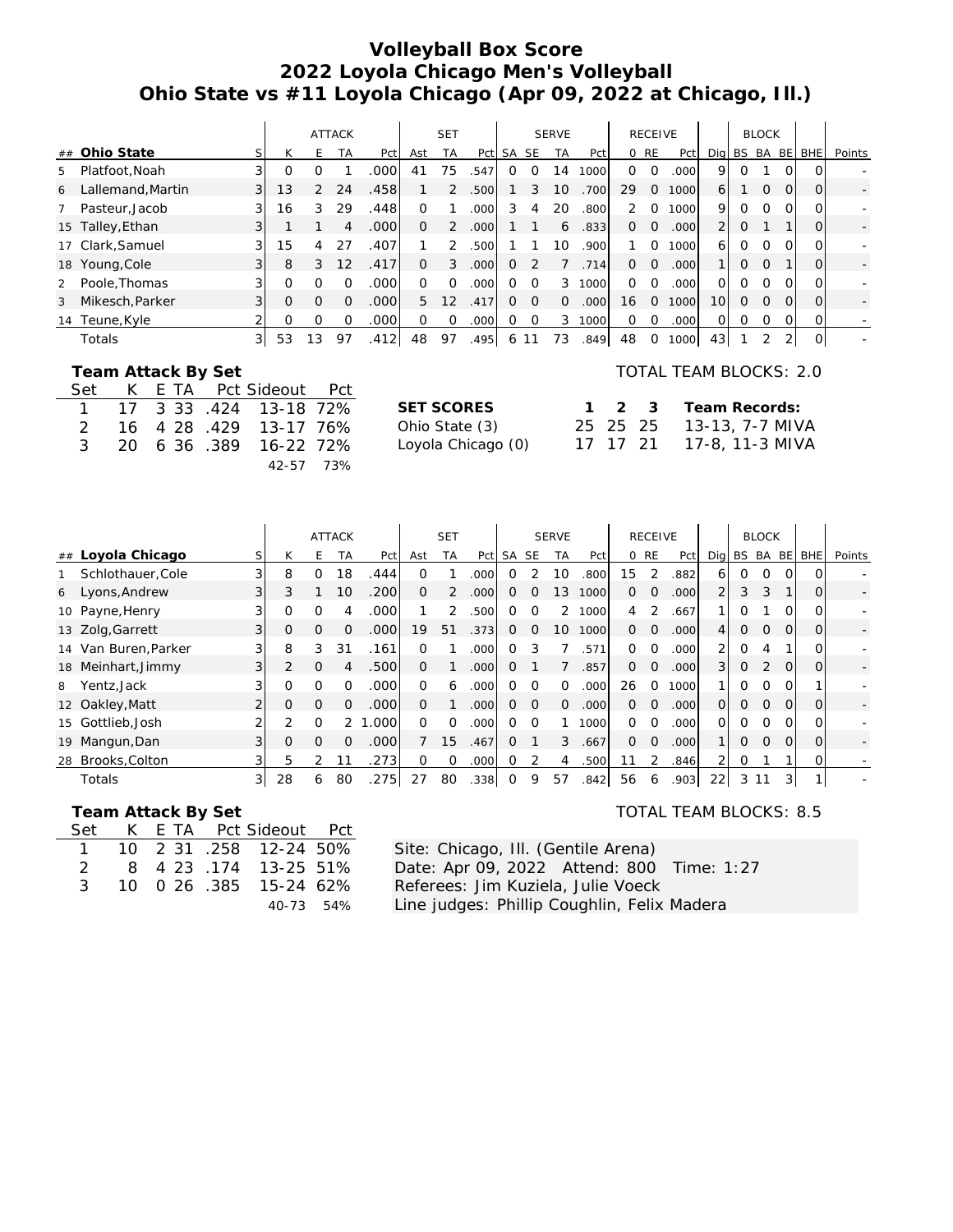## **Play-by-Play Summary (1st set) Ohio State vs #11 Loyola Chicago (Apr 09, 2022 at Chicago, Ill.)**

*For LUCMVB: Schlothauer,Cole/Lyons,Andrew; Payne,Henry/Zolg,Garrett; Van Buren,Parker/Meinhart,Jimmy; libero Oakley,Matt. For OSU: Platfoot,Noah/Lallemand,Martin; Pasteur,Jacob/Talley,Ethan; Clark,Samuel/Young,Cole; libero Mikesch,Parker.*

- 0-1 [Zolg,Garrett] Kill by Pasteur, Jacob (from Platfoot, Noah). 1-1 [Platfoot, Noah] Attack error by Pasteur, Jacob.
- 
- 1-2 [Schlothauer, Cole] Kill by Young, Cole (from Platfoot, Noah), block error by Lyons, Andrew.
- 1-3 [Pasteur,Jacob] Kill by Clark,Samuel (from Lallemand,Martin).
- 1-4 [Pasteur,Jacob] Kill by Young,Cole (from Platfoot, Noah).
- 1-5 [Pasteur, Jacob] Kill by Lallemand, Martin.
	- *Timeout Loyola Chicago.*
- 1-6 [Pasteur,Jacob] Service ace (Payne, Henry).
- 1-7 [Pasteur, Jacob] Attack error by Van Buren, Parker.
- 2-7 [Pasteur, Jacob] Service error.
- 3-7 [Lyons, Andrew] Bad set by Platfoot, Noah.
- 4-7 [Lyons, Andrew] Attack error by Clark, Samuel (block by Meinhart, Jimmy; Brooks, Colton).
- 4-8 [Lyons, Andrew] Kill by Pasteur, Jacob (from Platfoot, Noah).
- 5-8 [Young,Cole] Kill by Schlothauer,Cole (from Zolg,Garrett).
- 5-9 [Van Buren, Parker] Service error.
- 6-9 [Clark,Samuel] Kill by Brooks,Colton (from Zolg,Garrett), block error by Talley,Ethan.
- 6-10 [Brooks, Colton] Service error.
- 7-10 [Lallemand, Martin] Kill by Van Buren, Parker (from Zolg, Garrett).
- 8-10 [Meinhart, Jimmy] Kill by Van Buren, Parker (from Zolg, Garrett).
- 8-11 [Meinhart, Jimmy] Service error.
- 9-11 [Talley, Ethan] Kill by Schlothauer, Cole (from Zolg, Garrett).
- 10-11 [Zolg,Garrett] Kill by Lyons,Andrew (from Zolg,Garrett).
- 10-12 [Zolg,Garrett] Kill by Young,Cole (from Platfoot,Noah).
- 10-13 [Platfoot,Noah] Kill by Pasteur,Jacob (from Platfoot,Noah).
- 11-13 [Platfoot,Noah] Attack error by Young,Cole.
- 11-14 [Schlothauer,Cole] Kill by Pasteur,Jacob (from Platfoot,Noah), block error by Brooks,Colton.
- 12-14 [Pasteur,Jacob] Service error.
- 13-14 [Lyons,Andrew] Kill by Schlothauer,Cole (from Zolg,Garrett).
- 13-15 [Lyons,Andrew] Kill by Lallemand,Martin (from Platfoot,Noah).
- 13-16 [Young,Cole] Kill by Lallemand,Martin.
- 14-16 [Young,Cole] Kill by Brooks,Colton (from Zolg,Garrett).
- 14-17 [Van Buren,Parker] Service error.
- 15-17 [Clark,Samuel] Kill by Schlothauer,Cole (from Zolg,Garrett).
- 15-18 [Brooks,Colton] Kill by Lallemand,Martin.
- 15-19 [Lallemand,Martin] Kill by Pasteur,Jacob (from Platfoot,Noah).
- *Timeout Loyola Chicago.*
- 15-20 [Lallemand,Martin] Kill by Lallemand,Martin (from Platfoot,Noah).
- 16-20 [Lallemand,Martin] Service error.
- 16-21 [Mangun,Dan] Service error.
- 17-21 [Poole,Thomas] Kill by Brooks,Colton (from Zolg,Garrett).
- 17-22 [Zolg,Garrett] Kill by Pasteur,Jacob (from Mikesch,Parker).
- 17-23 [Platfoot,Noah] Attack error by Lyons,Andrew.
- 17-24 [Platfoot,Noah] Kill by Clark,Samuel (from Platfoot,Noah).
- 17-25 [Platfoot,Noah] Kill by Pasteur,Jacob (from Clark,Samuel).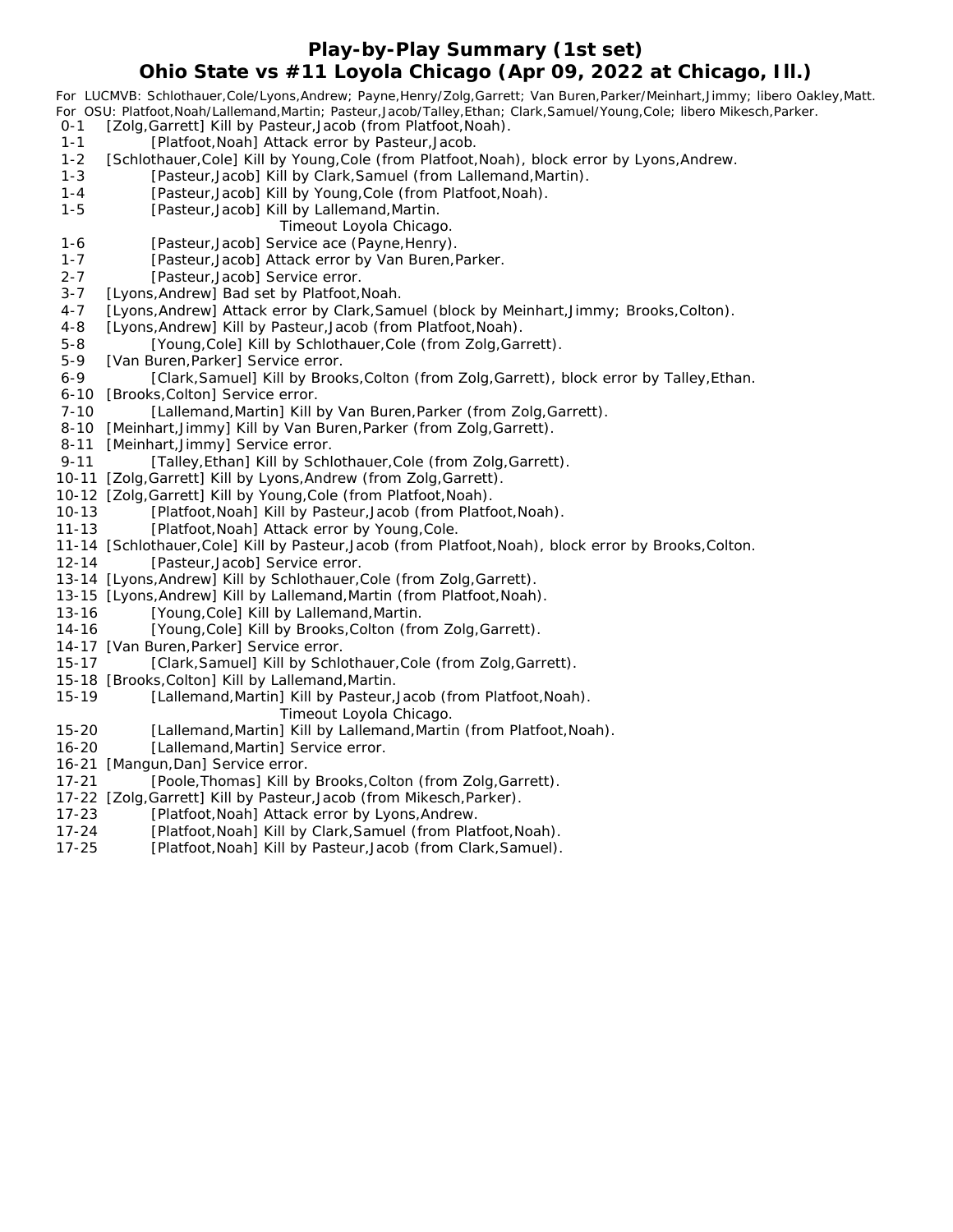# **Play-by-Play Summary (2nd set) Ohio State vs #11 Loyola Chicago (Apr 09, 2022 at Chicago, Ill.)**

*For OSU: Talley,Ethan/Pasteur,Jacob; Clark,Samuel/Lallemand,Martin; Young,Cole/Platfoot,Noah; libero Mikesch,Parker. For LUCMVB: Meinhart,Jimmy/Van Buren,Parker; Payne,Henry/Lyons,Andrew; Schlothauer,Cole/Zolg,Garrett; libero Yentz,Jack.*

- [Platfoot, Noah] Kill by Schlothauer, Cole (from Payne, Henry).
- 2-0 [Zolg,Garrett] Attack error by Clark,Samuel (block by Lyons,Andrew; Van Buren,Parker).
- 2-1 [Zolg,Garrett] Kill by Young,Cole (from Platfoot, Noah).
- 3-1 [Pasteur, Jacob] Service error.
- 3-2 [Schlothauer, Cole] Kill by Lallemand, Martin (from Platfoot, Noah).
- 3-3 [Young,Cole] Attack error by Van Buren, Parker (block by Lallemand, Martin).
- 4-3 [Young, Cole] Service error.
- 4-4 [Lyons, Andrew] Kill by Clark, Samuel (from Platfoot, Noah).
- 4-5 [Clark,Samuel] Service ace (Schlothauer,Cole).
- 5-5 [Clark, Samuel] Service error.
- 6-5 [Van Buren, Parker] Kill by Meinhart, Jimmy (from Zolg, Garrett).
- 6-6 [Van Buren, Parker] Service error.
- 6-7 [Lallemand, Martin] Kill by Clark, Samuel (from Mikesch, Parker).
- 6-8 [Lallemand, Martin] Service ace (Payne, Henry).
- 7-8 [Lallemand, Martin] Service error.
- 7-9 [Payne, Henry] Kill by Pasteur, Jacob (from Platfoot, Noah).
- 7-10 [Talley, Ethan] Service ace (Schlothauer, Cole).
- 7-11 [Talley, Ethan] Kill by Young, Cole (from Platfoot, Noah). *Timeout Loyola Chicago.*
- 7-12 [Talley, Ethan] Ball handling error by Yentz, Jack.
- 8-12 [Talley, Ethan] Service error.
- 8-13 [Meinhart,Jimmy] Kill by Pasteur,Jacob (from Platfoot, Noah).
- 8-14 [Platfoot, Noah] Attack error by Brooks, Colton.
- 9-14 [Platfoot, Noah] Kill by Lyons, Andrew (from Zolg, Garrett).
- 9-15 [Zolg,Garrett] Kill by Clark,Samuel (from Platfoot, Noah).
- 10-15 [Pasteur,Jacob] Kill by Schlothauer,Cole (from Zolg,Garrett).
- 10-16 [Schlothauer,Cole] Attack error by Van Buren,Parker.
- 10-17 [Teune, Kyle] Kill by Lallemand, Martin (from Platfoot, Noah).
- 11-17 [Teune,Kyle] Attack error by Talley,Ethan (block by Lyons,Andrew).
- 12-17 [Lyons,Andrew] Attack error by Lallemand,Martin (block by Van Buren,Parker; Meinhart,Jimmy).
- 12-18 [Lyons,Andrew] Kill by Lallemand,Martin (from Platfoot,Noah).
- 12-19 [Clark,Samuel] Attack error by Brooks,Colton (block by Platfoot,Noah; Talley,Ethan).
	- *Timeout Loyola Chicago.*
- 12-20 [Clark,Samuel] Kill by Clark,Samuel (from Mikesch,Parker), block error by Van Buren,Parker.
- 13-20 [Clark,Samuel] Kill by Van Buren,Parker (from Zolg,Garrett).
- 13-21 [Mangun,Dan] Kill by Pasteur,Jacob (from Platfoot,Noah).
- 14-21 [Lallemand,Martin] Kill by Gottlieb,Josh (from Mangun,Dan).
- 14-22 [Brooks,Colton] Kill by Clark,Samuel (from Platfoot,Noah).
- 15-22 [Poole,Thomas] Kill by Meinhart,Jimmy (from Mangun,Dan).
- 16-22 [Meinhart,Jimmy] Attack error by Young,Cole.
- 16-23 [Meinhart,Jimmy] Kill by Young,Cole (from Platfoot,Noah).
- 17-23 [Platfoot,Noah] Kill by Gottlieb,Josh (from Mangun,Dan), block error by Young,Cole.
- 17-24 [Gottlieb,Josh] Kill by Clark,Samuel (from Platfoot,Noah).
- 17-25 [Pasteur,Jacob] Kill by Lallemand,Martin.